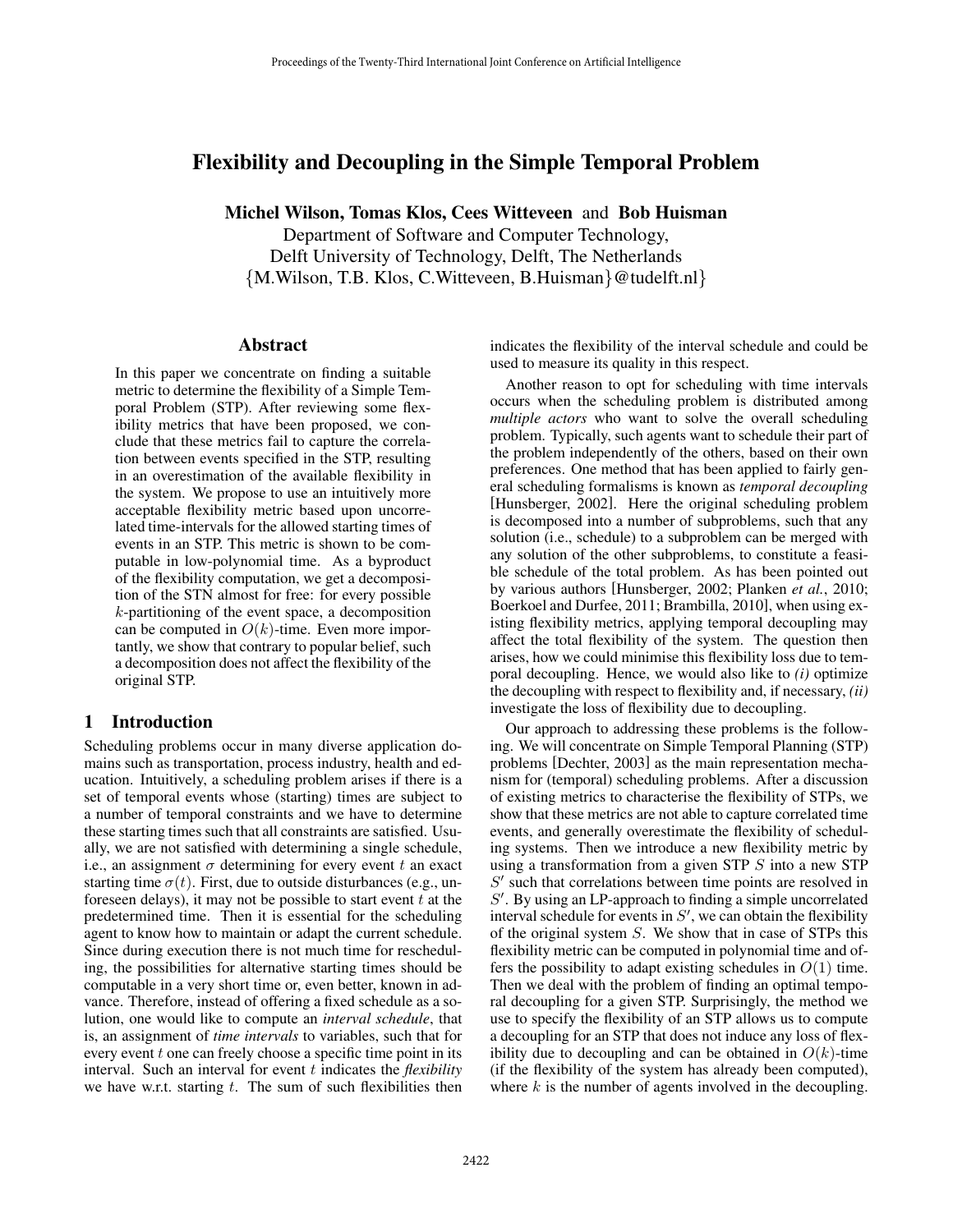This result shows that temporal decoupling can be computed both efficiently and without loss of flexibility.

## 2 Preliminaries

The Simple Temporal Problem [Dechter *et al.*, 1991; Dechter, 2003], offers a convenient framework for analyzing temporal aspects of scheduling problems, distinguishing between a set of temporal variables and linear constraints between them.

An instance of the Simple Temporal Problem (STP) is a pair  $S = (T, C)$ , where  $T = \{t_0, t_1, \ldots, t_n\}$  is a set of timepoint variables (events) and  $C$  is a finite set of binary constraints on T, each constraint having the form  $t_j - t_i \leq c_{ji}$ , for some real number  $c_{ji}$ . Given S, we want to find a schedule for the events in T, that is a function  $\sigma : T \to \mathbb{R}^{\geq 0}$ , assigning a non-negative real value (time-points) to each event in  $T$ , such that all constraints in  $C$  are satisfied. If such a schedule exists, we say that the STP is consistent. Without loss of generality, in the remaining of the paper, we simply assume that an STP is consistent.<sup>1</sup>

In order to be able to express absolute time constraints, the time-point  $t_0$ , also denoted by z, is used. It represents a fixed reference point on the timeline, usually having the value 0.

Often we represent an STP  $S = (T, C)$  as a directed labeled graph where the vertices represent events in  $T$  and for every constraint  $t_j - t_i \leq c_{ji}$  in C there is a directed edge  $(t_i, t_j)$  labeled by  $c_{ji}$ . The graph associated to an STP is called a Simple Temporal Network (STN). In this paper, we will use both representations interchangeably.

**Example 1.** In Figure 1 two STNs  $S_1$  and  $S_2$  are given, both representing an STP with three time events (including the time reference point  $z$ ). From these graphs we can derive the specification of the associated STPs. For example, the STP associated to  $S_1$  contains a constraint  $t_2 - t_1 \leq 5$  and a constraint  $t_1 - t_2 \le -5$ , while the STP belonging to  $S_2$  contains a constraint  $t_2 - t_1 \leq 0$  and a constraint  $t_1 - t_2 \leq 5$ .

The graph representation is very helpful in finding constraints implied by the set  $C$  of constraints, interpreting the weights  $c_{ji}$  on the arcs as lengths of the path from  $t_i$  to  $t_j$ . For example, if C contains the constraints  $t_j - t_i \leq 10$  and  $t_k - t_j \le 15$ , then there exists a path from  $t_i$  via  $t_j$  to  $t_k$ having a length  $10 + 15 = 25$ . This implies  $t_k - t_i =$  $(t_k - t_j) + (t_j - t_i) \leq 25$  is an implied constraint, even though C may not have contained a constraint limiting  $t_k-t_i$ . Using a shortest path interpretation of the STN  $S = (T, C)$ , there is an efficient method to find all *tightest* constraints implied by C. Basically, these tightest constraints can be found by searching for all shortest paths between the time points in T by e.g. applying Floyd and Warshalls all-pairs shortest paths algorithm [Floyd, 1962]. These tightest constraints are represented as the elements of the n × n *distance matrix*  $D<sub>S</sub>$ , containing for every pair of time-point variables  $t<sub>i</sub>$ and  $t_i$  the length of the *shortest path* in the distance graph between  $t_i$  and  $t_j$ . If  $D_S$  contains the entries  $D_S[i, j]$  and  $D_S[j, i]$ , then  $-D_S[j, i] \le t_i - t_i \le D_S[i, j]$  are the strongest constraints implied by  $C$  w.r.t. the temporal difference between  $t_j$  and  $t_i$ . The first row of  $D_s$  contains all entries  $D_S[0, i]$  such that  $t_i - z = t_i \leq D_S[0, i]$ , so  $D_S[0, i]$  is  $t_i$ 's *latest starting time*,  $lst(t_i)$ . Analogously, the first column contains entries  $D_S[j, 0]$  such that  $z - t_j \leq D_S[j, 0]$ , i.e.,  $t_j - z = t_j \ge -D_S[j, 0],$  so  $-D_S[j, 0]$  is  $t_j$ 's *earliest starting time, est* $(t_i)$ . The distance matrix  $D_S$  for a given STN S can be computed in  $O(n^3)$  time [Dechter, 2003]. Hence, using the STP machinery we can find earliest and latest starting times for events in  $O(n^3)$  time.

The following proposition is a summary of two relevant properties that can be proven to hold for STNs and their schedules:

**Proposition 1.** Let  $S = (T, C)$  be an STN and  $D_S$  its dis*tance matrix. For*  $i = 1, \ldots, n$ , let  $est(t_i) = D_S[0, i]$  and  $lst(t_i) = -D_S[i, 0]$ *. Then, for every schedule*  $\sigma$  *for S, and every*  $t \in T$ *, it holds that*  $\sigma(t) \in [est(t), \text{lst}(t)]$ *. Moreover,* given any  $t \in T$  and  $v \in [est(t), \,]$ , there exists<sup>2</sup> a sched*ule*  $\sigma$  *for S such that*  $\sigma(t) = v$ .

Since we want to solve scheduling problems using STNs, we assume that for each event t there is a *finite horizon* for scheduling it. That means that for each STN  $S = (T, C)$  we assume that there exists a finite constant  $h<sub>S</sub>$  such that for all  $t \in T$  it holds that  $t \leq h<sub>S</sub>$  can be derived from C. This avoids the use of unbounded time intervals (e.g.  $t_i - t_j \leq \infty$ ).

## 3 Flexibility of an STN

Intuitively, the flexibility of an STN refers to the amount of freedom we have in assigning times to events in  $T$ . We defined a fixed schedule  $\sigma$  for an STN  $S = (T, C)$  as an assignment  $\sigma: T \to \mathbb{R}^{\geq 0}$  satisfying all the constraints in C. Such a schedule, however, is just an arbitrary fixed assignment among a large set of possible alternative assignments also satisfying the constraints. Therefore a single fixed schedule does not offer any indication of the flexibility of the STN it has been derived from.

#### Using Earliest and Latest Starting Times

If we want flexibility to indicate our freedom of choice, then one option for defining the flexibility for scheduling event  $t$ is to use the difference  $lst(t) - est(t) = flex_N(t)$ . The total flexibility  $flex_N(S)$  of S then could be defined as

$$
flex_N(S) = \sum_{t \in T} flex_N(t).
$$

Obviously,  $flex_N(S)$  can be computed in  $O(n^3)$  time. Moreover, for each individual t,  $flex_N(t)$  gives an exact measure of flexibility of event  $t$ , since, by Proposition 1, for every choice of a value  $v \in [est(t), \, \text{lst}(t)]$  there exists a schedule  $\sigma$ for S such that  $\sigma(t) = v$ . However, although for every individual event,  $flex_N(t)$  offers a precise measure of its flexibility, using the sum  $\text{flex}_{N}(S)$  of these flexibilities has a serious disadvantage, due to *correlations* that might exist between starting times of events. To see this, consider the following example:

<sup>&</sup>lt;sup>1</sup>Consistency of an STP can be determined in low-order polynomial time.

<sup>&</sup>lt;sup>2</sup>In fact it can be shown that there exists a simple backtrack-free polynomial-time algorithm to construct an arbitrary schedule  $\sigma$  for S.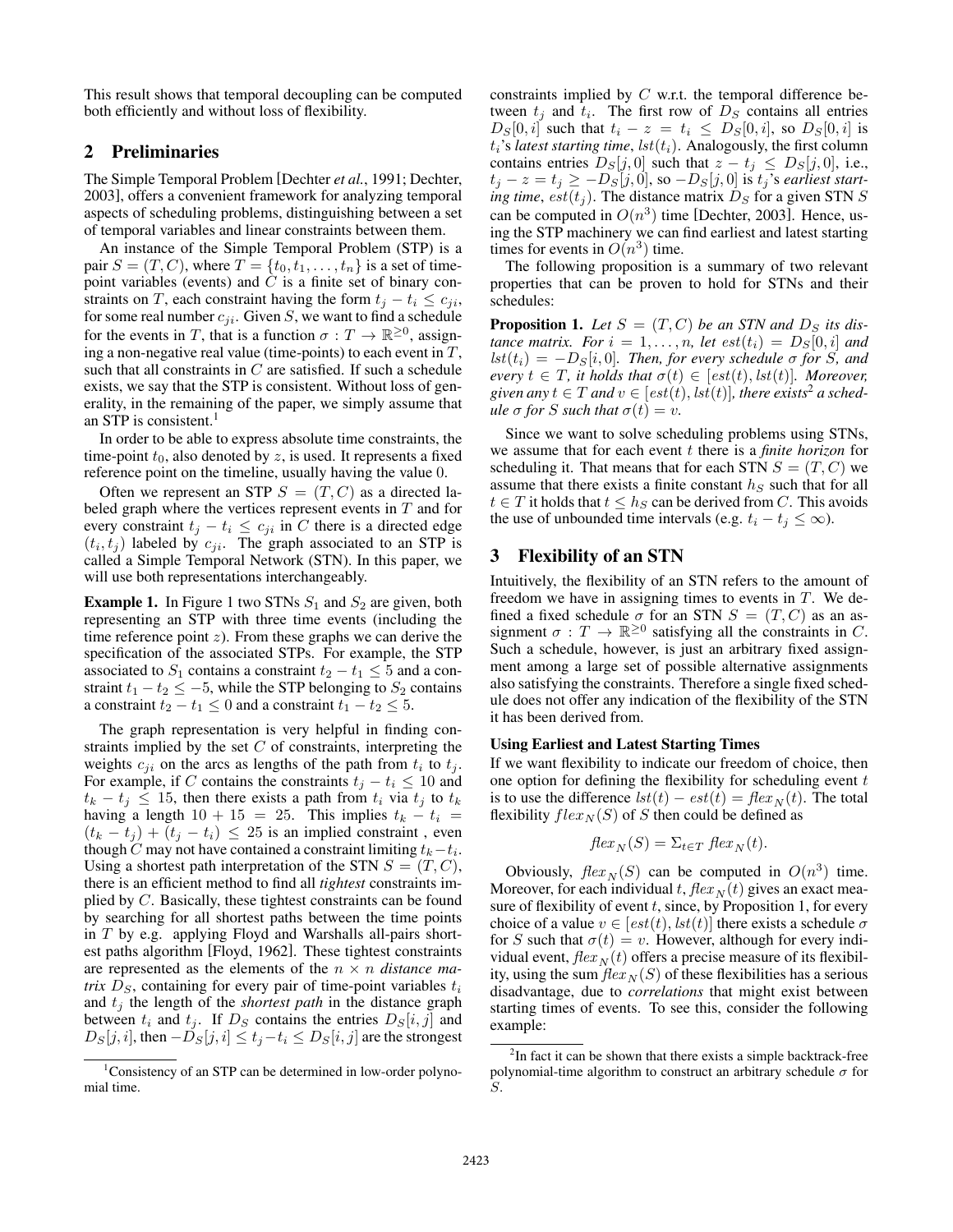**Example 2.** Consider the STNs  $S_1$  and  $S_2$  (see Figure 1) where  $S_1$  specifies the *concurrent* execution of  $k = 3$  events within 5 time units, while  $S_2$  specifies the *sequential* execution of  $k = 3$  consecutive events, i.e.,  $t_2$  should not occur before  $t_1$ , while  $t_3$  should not occur before  $t_2$  and all should occur within 5 time units.



Figure 1: Two STNs each specifying three events  $t_1$ ,  $t_2$  and  $t_3$  in the interval [0, 5]. Here,  $S_1$  specifies the *concurrent* execution of these events in the interval [0, 5], while  $S_2$  encodes their *sequential* execution  $t_3 \le t_2 \le t_1$ .

Note that both in  $S_1$  and in  $S_2$ , for each  $i \in \{1, 2, 3\}$ ,  $est(t_i) = 0$  and  $lst(t_i) = 5$ . Hence,

$$
flex_N(S_1) = 3 \times 5 = 15 = flex_N(S_2).
$$

So, according to the measure  $flex_N$ ,  $S_1$  and  $S_2$  have the same flexibility, which, of course, is counterintuitive: For each event  $t_i$  in  $S_1$  we can determine its starting time between 0 and 5 independently from the other events. So, the total flexibility, expressed as the amount of choice we have in selecting a starting time for an event equals  $5 \times 3 = 15$ . The choice for the starting time of an event  $t_{i+1}$  in  $S_2$ , however, may influence the choice of the starting time of the next event  $t_i$ . More precisely, if  $(v_3, v_2, v_1)$  are the latest starting times for the 3 events in  $S_2$ , it is clear that  $0 \le v_3 \le v_2 \le v_1 = 5$ . Hence, the flexibility of  $t_3$  is  $v_3 - 0$ , the flexibility of  $t_2$  is  $v_2 - v_3$ and the flexibility of  $t_1$  is  $5 - v_2$ . So, the total flexibility of  $S_2$  equals

$$
flex(S_2) = v_3 + (v_2 - v_3) + (5 - v_2) = 5.
$$

Therefore, the flexibility of  $S_2$  should come out as only  $\frac{1}{3}$  of the flexibility of  $S_1$ . Generalising  $S_1$  and  $S_2$  to systems containing  $k$  concurrent and sequential events, respectively, we see that the freedom to schedule in  $S_1$  equals  $flex(S_1) = 5 \times k$ , while the flexibility of  $S_2$  is independent of k and remains  $flex(S_2) = 5$ . Hence, if k goes to infinity, the ratio of the real flexibilities of  $S_1$  and  $S_2$  goes to infinity:

$$
\lim_{k \to \infty} \frac{\text{flex}(S_1)}{\text{flex}(S_2)} = \lim_{k \to \infty} \frac{5 \times k}{5} = \infty.
$$

while their ratio according to  $\text{flex}_{N}$  is exactly 1:

$$
\lim_{k \to \infty} \frac{flex_N(S_1)}{flex_N(S_2)} = \frac{5 \times k}{5 \times k} = 1.
$$

We conclude that the  $flex_N$  metric seriously overestimates the flexibility of STNs similar to  $S_2$ .

Using Upper and Lower Bounds for Every Pair of Events One reason  $flex_N$  fails is that it is not able to deal with correlations between timed events. To overcome this disadvantage, we have to incorporate information about the *correlation* between two events as has been proposed in the definition of flexibility by Hunsberger [Hunsberger, 2002] and others [Policella *et al.*, 2007]. Hunsberger defined his flexibility metric, which we will denote by  $flex<sub>H</sub>(S)$ , by taking into account not only the apparent flexibility  $lst(t) - est(t)$  of every event t, but also the flexibility between pairs of events  $t_i$  and  $t_j$ . Since the distance matrix  $D_S$  contains the entries  $D_S[i, j]$ and  $D_S[j, i]$  such that  $-D_S[j, i] \le t_j - t_i \le D_S[i, j]$  are the strongest constraints implied by  $C$  w.r.t. the temporal difference  $t_j - t_i$ , we can define the flexibility associated with this difference as the length of the corresponding interval<sup>3</sup>:

$$
flex_H(t_i, t_j) = D_S[i, j] + D_S[j, i].
$$

Now the flexibility of the system  $S$  can be defined by taking  $flex_N(S)$  and adding to it the sum of all these flexibilities for every distinct pair of time-points,<sup>4</sup> i.e.,

$$
flex_H(S) = flex_N(S) + \sum_{i=1}^n \sum_{j>i}^n flex_H(t_i, t_j).
$$

If there is a correlation between two events  $t_i$  and  $t_j$ , this will result in a lower value of  $D_S[i, j]+D_S[j, i]$ . Hence, correlation among time events will have an influence on  $flex_H$ . Although this metric is an improvement w.r.t. the naive metric  $flex<sub>N</sub>$ , the next example shows that  $flex<sub>H</sub>$  also has its shortcomings.

**Example 3.** Consider again the STNs  $S_1$  and  $S_2$  in Figure 1. According to  $flex_H$ , the flexibility of  $S_1$  equals  $3 \times 5 + 3 \times$  $10 = 45$ , while the flexibility of  $S_2$  equals  $3 \times 5 + 3 \times 5 = 1$ 30. So, according to the Hunsberger metric,  $S_2$  would have a flexibility equal to  $\frac{2}{3}$  of the flexibility of  $S_1$ . This seems to be an improvement with respect to the previous flexibility metric  $flex_N$  assigning the same flexibility to  $S_1$  and  $S_2$ . However, generalising  $S_1$  and  $S_2$  to systems containing k concurrent and sequential events, respectively, we see that

while

$$
flex_H(S_2) = 5 \times k + {k \choose 2} \times 5 = 5 \times \frac{k^2 - k}{2}.
$$

2

 $\bigg) \times 10 = 5 \times k^2,$ 

 $flex_H(S_1) = 5 \times k + \binom{k}{2}$ 

This means that for larger values of  $k$ , the ratio between  $flex_{H}(S_1)$  and  $flex_{H}(S_2)$  converges to 2:

$$
\lim_{k \to \infty} \frac{\text{flex}_{H}(S_1)}{\text{Hex}_{H}(S_2)} = \lim_{k \to \infty} \frac{5 \times k^2}{5 \times \frac{k^2 - k}{2}} = 2,
$$

while the ratio of the real flexibilities of  $S_1$  and  $S_2$  (see the previous example) goes to *infinity* if k goes to infinity. So, this metric is also not able to capture the correlations between the flexibilities of events in a satisfactory way.

<sup>&</sup>lt;sup>3</sup>Although Hunsberger defined the inverse of flexibility, i.e., *rigidity* of an STN, that is not relevant for our discussion at hand, since we assume a finite time horizon for an STN.

<sup>4</sup>Actually, Hunsberger took the square root of the sum of the squares of these flexibility measures per pair, divided by  $(n \times (n 1/2$ , the total number of different pairs of time-points.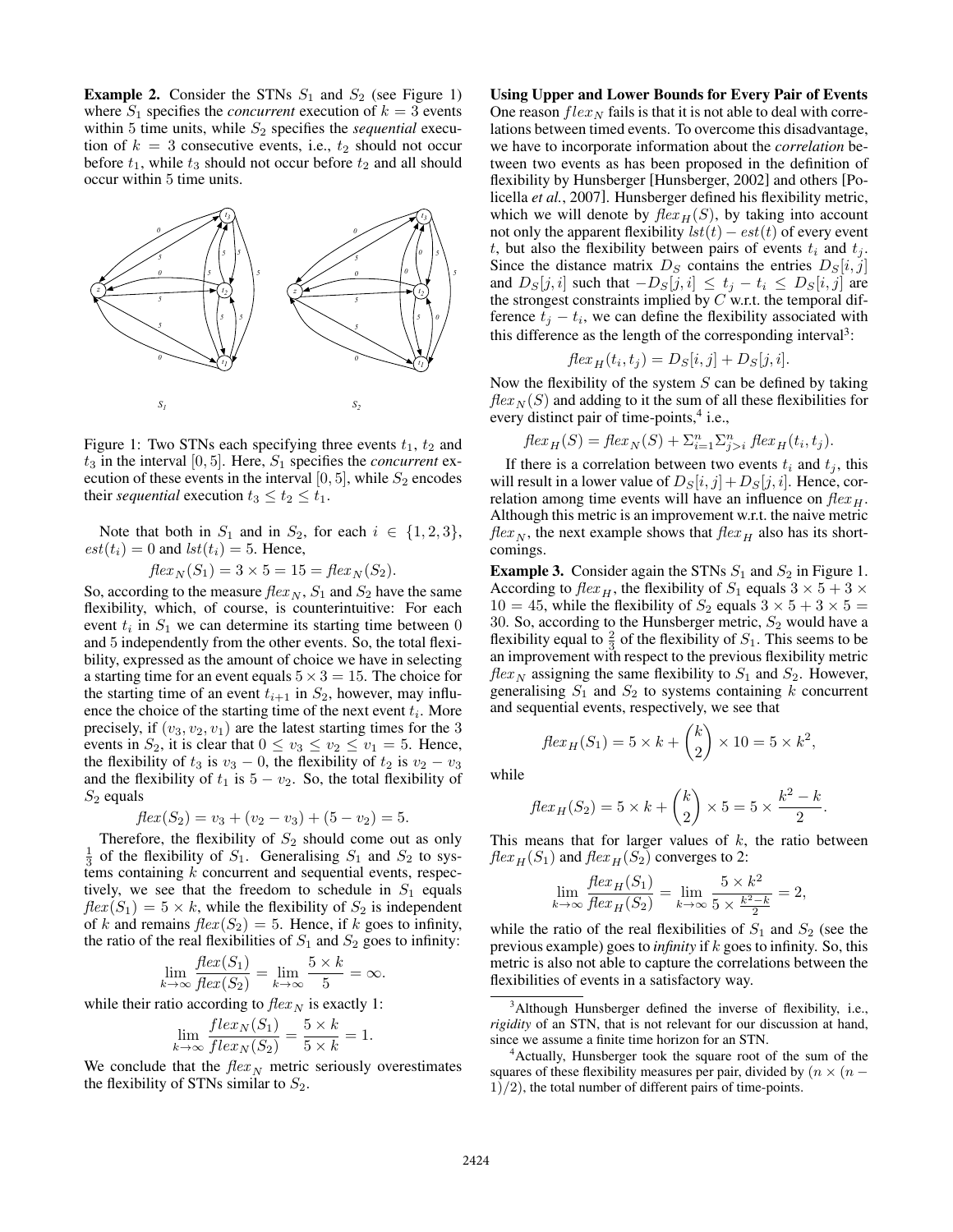#### 3.1 Towards a Suitable Flexibility Metric

Analysing the failure of both metrics  $flex_N(S)$  and  $flex_H(S)$ to capture the real flexibility of an STN S quickly reveals the main shortcoming of both of them: they do not fully capture the correlations between the allowed schedule-time intervals for the events  $t$ , if such correlations do exist. Considering again the system  $S_1$  (see Figure 1), it can be observed that the real flexibility can be computed by taking the sum  $flex(t) = flex_N(t)$  of each event. This latter flexibility is simply determined as the difference between the latest starting time and the earliest starting time of such an event. But, as we have seen before, as soon as the events are correlated (as in the STN  $S_2$ ), this no longer holds, because the starting time that can be chosen for an event  $t$  is dependent upon the starting times that were chosen for other events  $t' \in \hat{T}$ .

So, in order to compute the flexibility of a system S, the flexibility measure should be based upon *uncorrelated* starting time intervals.

**Definition 1.** *Given an STN*  $S = (T, C)$ *, a set*  $I_S = \{[l_t, u_t] |$  $t \in T$  *of (non-empty) intervals for the variables in* T *is* uncorrelated *iff for every*  $t \in T$  *and every*  $v_t \in [l_t, u_t]$ *, the assignment*  $\sigma$ *, defined by*  $\sigma(t) = v_t$ *, is a schedule for S.* 

Then, to compute the real flexibility of a system  $S =$  $(T, C)$ , we have to determine

- 1. a set  $I_S$  of uncorrelated starting time intervals  $[l_t, u_t]$ , such that
- 2. the sum of the interval lengths  $\Sigma_{t \in \mathcal{T}}(u_t l_t)$  is *maximal*.

This bears resemblance to the concept of *safe* networks discussed by [Morris *et al.*, 2001], however, instead of tightening requirement constraints to ensure they do not affect contingent constraints, all tasks are restricted to start in an uncorrelated interval, ensuring they never affect each other.

The idea we will now pursue is to transform an STN S to an STN  $S'$  in which new variables  $t_i^-$  and  $t_i^+$  occur for every  $t_i \in T$ . The intuitive meaning of these variables is that they constitute the earliest and latest starting times of  $t_i$  in a set  $I_S$ of uncorrelated intervals.

Next, we determine the maximum flexibility of  $S$  using an LP-formulation to find a maximal solution satisfying both requirements.

Let's start with the first step. In order to ensure that the variables  $t_i^-$  and  $t_i^+$  correspond to their intended meaning, the following proposition shows how to obtain a set of uncorrelated intervals. Intuitively, this proposition states that if there exists a constraint on some  $t_j - t_i$  in C, then the intervals for these events should be constrained so that, within their respective intervals, the events can not be scheduled so far apart as to violate the constraint:

**Proposition 2.** Let  $S = (T, C)$  be an STN. A set  $I_S =$  $\{[l_{t_i}, u_{t_i}] \mid t_i \in T\}$  *of intervals for the variables in* T *is*  $\mu$ *uncorrelated if for every pair*  $(t_i, t_j) \in T^2$ , it holds that  $t_j - t_i \leq c_{ji} \in C$  *implies*  $u_{t_j} - l_{t_i} \leq c_{ji}$ .

*Proof.* Suppose the implication holds for every pair of variables. We have to show that  $I<sub>S</sub>$  is uncorrelated. So, for every  $t \in T$ , choose an arbitrary value  $v_t \in [l_t, u_t]$  and let  $\sigma$  be defined by  $\sigma(t) = v_t$ , for all  $t \in T$ . We now prove that  $\sigma$  is a schedule for S. Suppose  $\sigma$  is not a schedule, meaning that  $\sigma$ violates some constraint in  $C$ . Then there exists a constraint  $t_i - t_i \le c_{ji} \in C$  while  $\sigma(t_i) - \sigma(t_i) > c_{ji}$ . But this implies that  $c_{ji} < v_{t_j} - v_{t_i} < u_{t_j} - l_{t_i}$ , hence  $u_{t_j} - l_{t_i} > c_{ji}$ , contradicting the fact that  $u_{t_j} - l_{t_j} \le c_{ji}$  (as we have assumed to be implied by  $t_j - t_i \leq c_{ji} \in C$ ).

We will now show how to construct an STN in which the interval-endpoints are variables and the required constraints are imposed, so that, if we solve this derived STN, we are guaranteed suitable interval-endpoints:

**Proposition 3.** Let  $S = (T, C)$  be an STN. Consider the STN  $S' = (T', C')$  derived from S as follows:

- *1.*  $T' = \{t^+, t^- \mid t \in T \{z\}\} \cup \{z\};$
- 2.  $C' = \{t^+ t'^- \leq c \mid \forall (t t' \leq c) \in C\} \cup \{z t^- \leq$  $c \mid z - t \leq c \in C$ }  $\cup \{t^+ - z \leq c \mid t - z \leq c \in C\}.$

*Then, for every solution*  $\sigma$  *of S', the set*  $\{[\sigma(t^-), \sigma(t^+)] \mid t \in$ T} *is an uncorrelated set of solution intervals for* S*.*

*Proof.* If C contains a constraint of the form  $t_i - t_i \leq c_{ii}$ , then by the specification of the first group of constraints in C', any assignment  $\sigma : T' \to \mathbb{R}^{\geq 0}$  that satisfies these constraints, also satisfies  $\sigma(t_j^+) - \sigma(t_i^-) \leq c_{ji}$ , as required in Proposition 2.  $\Box$ 

**Example 4.** Consider the STN  $S_2$  presented in Example 1. Let STN  $S_2' = (T', C')$  be the transformed STN where

1.  $T' = \{z, t_1^-, t_2^-, t_3^-, t_1^+, t_2^+, t_3^+\}$  and 2.  $C' = \{t_i^+ - t_j^- \leq 5 \mid 1 \leq i < j \leq 3\} \cup \{t_i^+ - t_j^- \leq 0 \mid$  $1 \leq j < i \leq 3$ } $\cup \{z - t_i^- \leq 0 \mid i = 1, 2, 3\} \cup \{t_i^+ - z \leq 1\}$  $5 | i = 1, 2, 3\}$ 

One possible solution is  $\sigma(t_1^+) = 4$ ,  $\sigma(t_2^+) = 3$  and  $\sigma(t_3^+) =$ 1, while  $\sigma(t_1^-) = 3$ ,  $\sigma(t_2^-) = 1$  and  $\sigma(t_3^-) = 0$ . This results in the following set of uncorrelated solution intervals:  $\sigma_I(t_3) = [0, 1], \sigma_I(t_2) = [1, 3], \sigma_I(t_1) = [3, 4].$ 

Although our transformation of  $S$  into  $S'$  now provides an uncorrelated set of intervals, it is still insufficient to determine the flexibility of  $S$ , since the sum of the sizes of these intervals does not need to be maximal. To obtain the flexibility measure, we have to select those solutions  $\sigma$  for S' that maximise the sum of the sizes of the intervals. It is easy to see that the following LP formulation will solve this problem:

**Theorem 1.** Let  $S = (T, C)$  be an STN. Then  $flex(S)$  can *be computed by solving the following Linear Program:*

$$
\begin{aligned}\n\max \qquad & \qquad \sum_{t \in T} (t^+ - t^-) \\
\text{subject to:} \qquad & t^- \le t^+ \quad \forall \ t \\
& t^+ - t'^- \le c \quad \forall \ (t - t' \le c) \in C\n\end{aligned} \tag{1}
$$

As an easy consequence of these results we have the following corollary.

**Corollary 1.** *Given an STN*  $S = (T, C)$ *, the flexibility metric* flex *determines an assignment* flex (t) = [t <sup>−</sup>, t<sup>+</sup>]*, such that for every*  $t \in T$  *and every*  $v_t \in [t^-, t^+]$ *, the assignment*  $\sigma(t) = v_t$  *is a fixed-time schedule for S, satisfying all constraints in* C*.*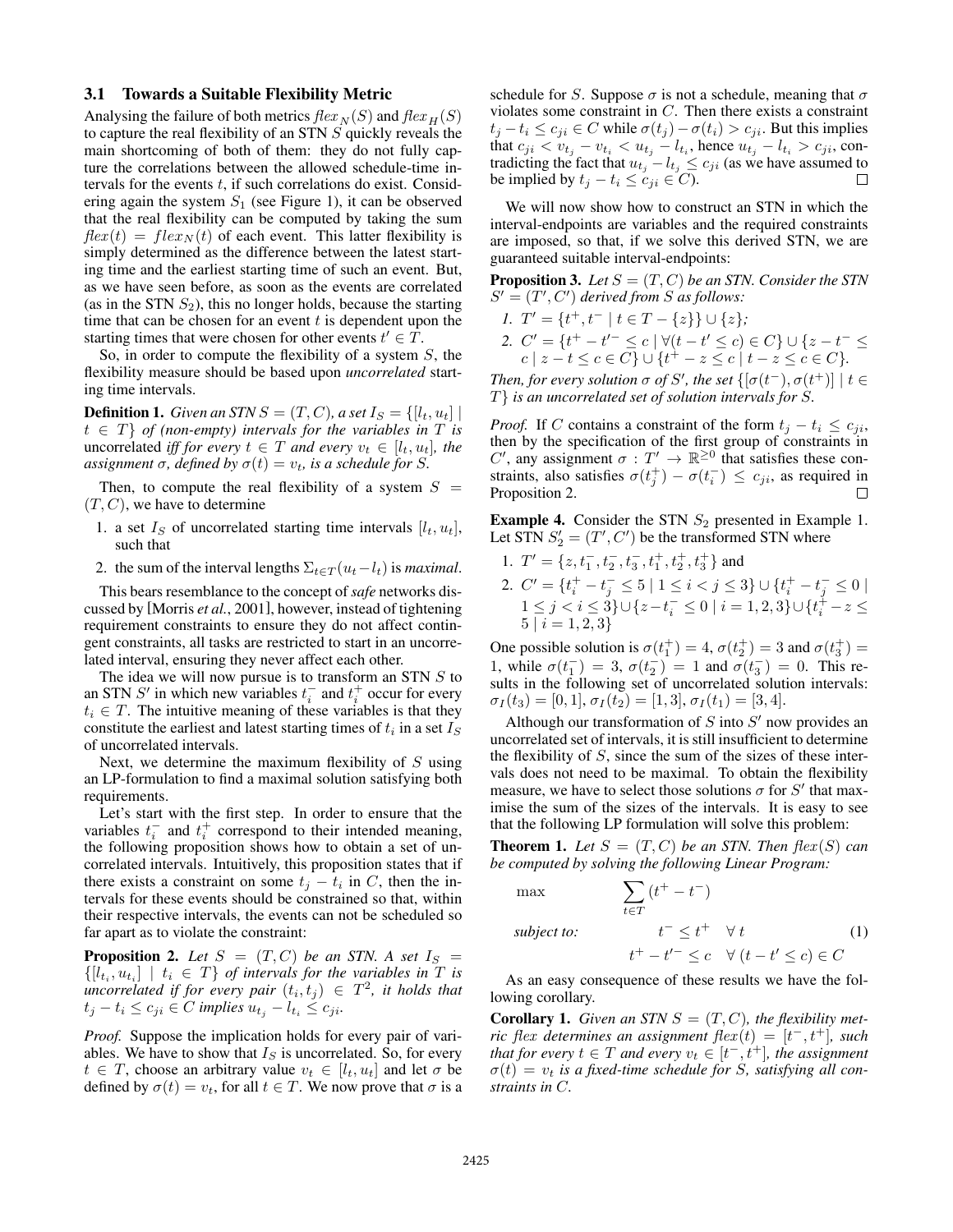**Example 5.** Applying the flexibility metric  $flex$  to the STNs  $S_1$  and  $S_2$  results in the following  $flex$  functions:

- 1. For  $S_1$ , we have  $flex(t_i) = [0, 5]$  for  $i = 1, 2, 3$  and  $flex(S_1) = 3 \times 5 = 15.$
- 2. For  $S_2$ , we have  $flex(S_2) = 5$ ; one possible  $flex$  function is  $flex(t_1) = [0, 5],$   $flex(t_2) = flex(t_3) = [5, 5].$

So as intended, this flexibility function will assign  $3 \times 5$  flexibility units to  $S_1$ , while assigning 5 units to  $S_2$ .

#### 4 Decoupling Without Loss of Flexibility

STNs might also be used in a distributive scheduling context (see [Hunsberger, 2002; Boerkoel and Durfee, 2011; 2012; Brambilla, 2010]. Suppose that the events in  $T$  are distributed over k agents  $A_1, \ldots, A_k$  such that each agent is responsible for scheduling a disjoint subset  $T_k \subseteq T - \{z\}$ of events. These agents act as distributed autonomous schedulers, so each agent  $A_i$  wants to determine its own schedule  $\sigma_i$ :  $T_i \to \mathbb{R}^{\geq 0}$  for the STP  $S_i = (T_i \cup \{z\}, C'_i)$ , where  $T_i$  is the subset of tasks (time-points) assigned to  $A_i$  and  $C_i' = T_i^2 \cap C$  is a set of constraints restricted to the events in  $T_i$ . In allowing agents to schedule autonomously, we have to ensure that no matter what choices the individual agents make in composing their individual schedule, *all* constraints in C are satisfied. That is, the merge  $\sigma = \bigcup_{i=1}^{k} \sigma_i$  of these individual schedules should always constitute a valid total schedule to the original problem. This problem is known as the so-called *Temporal Decoupling Problem* [Hunsberger, 2002].

**Definition 2.** Let  $S = (T, C)$  be a consistent STN. Suppose that  $T \setminus \{z\} = \{T_i\}_{i=1}^k$  is partitioned in k subsets  $T_i$ . *Then the* temporal decoupling problem *is to find* k *STPs*  $S_i = (T_i \cup \{\overline{z}\}, C'_i)$  such that, whenever  $\sigma_1, \ldots, \sigma_k$  are in*dependently constructed schedules for the individual STPs*  $S_1, \ldots, S_k$ , respectively, their merge  $\sigma = \bigcup_{i=1}^k \sigma_i$  is a sched*ule for the original STP* S*.*

To achieve an arbitrary decoupling of an STN  $S = (T, C)$ where  $T$  is partitioned into blocks  $T_i$ , we have to pay attention to constraints involving events  $t_i$  and  $t_j$  that belong to different agents  $A_m$  and  $A_n$ . The problem is that agents  $A_m$  and  $A_n$  may choose schedules  $\sigma_m$  and  $\sigma_n$ , respectively, that violate inter-agent constraint  $t_i - t_j \leq c_{ij}$ , by setting  $\sigma_m(t_i) - \sigma_n(t_j) > c_{ij}$ . Hunsberger [Hunsberger, 2002] gave an elegant solution to this temporal decoupling problem by proposing an iterative procedure that basically makes each *inter-agent* constraint  $t_i - t_j \leq D_S[j, i]$  obsolete by tightening *intra-agent* constraints  $t_i - z \leq D_S[0, i]$  and  $z - t_j \leq D_s[j, 0]$ . These tightenings consist in selecting values  $\delta_{i,1}$  and  $\delta_{i,2}$  such that

1. 
$$
t_i - z \leq \delta_{i,1} \leq D_S[0, i],
$$

2. 
$$
z - t_j \le \delta_{i,2} \le D_S[j, 0]
$$
, and

$$
3. \ \delta_{i,1} + \delta_{i,2} \le D_S[i,j].
$$

If we add the new constraints  $t_i - z \leq \delta_{i,1} \leq D_S[0, i]$  and  $z - t_j \leq \delta_{i,2} \leq D_S[j,0]$  to S while making sure that the resulting system remains consistent, the effect is that an interagent constraint  $t_i - t_j = (t_i - z) + (z - t_j) \leq \delta_{i,1} + \delta_{i,2} \leq$   $D<sub>S</sub>[i, j]$  is now *implied* by the new, tighter, intra-agent constraints. Hence, the inter-agent constraint can be removed from the updated STP. Applying this procedure for every nonimplied inter-agent constraint ensures that all inter-agent constraints are implied by intra-agent constraints and the resulting system is a temporal decoupling.

**Example 6.** Suppose that in the STNs  $S_1$  and  $S_2$  from our earlier examples, we have agents  $A_1$ ,  $A_2$  and  $A_3$ , where  $A_i$ is responsible for scheduling  $t_i$ . In  $S_1$ , every inter-agent constraint  $-5 \le t_i - t_j \le 5$  is already implied by the intra-agent constraints  $0 \le t_i - z \le 5$  and  $0 \le t_j - z \le 5$ , so decoupling is already achieved. In  $S_2$ , however, we can decouple by tightening the intra-agent constraints to (for example)  $0 \le t_3 - z \le 2, 3 \le t_2 - z \le 4$  and  $4 \le t_1 - z \le 5$ , so that every inter-agent constraint *is* implied.

An arbitrary decoupling, however, is not always what we want, since the added constraints may limit the resulting flexibilities of the subsystems  $S_i$ . Hence, the sum  $\sum_{i=1}^{k} \text{flex}(S_i)$ of the flexibilities of the subsystems  $S_i$  could be considerably less than the flexibility  $flex(S)$  of the original system. It is a popular belief in the research community that an optimal decoupling i.e., a decoupling that would maximize the flexibilities of the subsystems, would still suffer from some flexibility loss. In the literature we are aware of (see e.g. [Hunsberger, 2002; Boerkoel and Durfee, 2011; 2012]) several experiments have been performed to measure this loss of flexibility. However, the metrics used all have been based on the  $flex_H$  metric discussed above. Instead of using this metric we try to find a decoupling that maximizes the sum of the flexibilities of the induced subsystems  $S_i$ , and we consider it an *optimal decoupling* if the ratio  $(\sum_{i=1}^{k} \text{flex}(S_i))/\text{flex}(S)$  is maximal.

Contrary to the popular beliefs in the research community we will show now that

- 1. an optimal decoupling can be obtained in  $O(k)$ -time using the flexibility metric we discussed before,
- 2. this optimal decoupling need not affect the flexibility of the system, i.e., we have  $\sum_{i=1}^{k} \text{flex}(S_i) = \text{flex}(S)$ .

**Proposition 4.** Let  $\{S_i\}_{i=1}^k$  be an optimal decoupling of an *STN S. Then*  $\Sigma_{i=1}^k$  *flex*  $(S_i) =$  *flex*  $(S)$ *.* 

*Proof.* Consider the set of intervals  $\{[l_t, u_t] : t \in T\}$  occurring as solutions of the LP (1). Given the set  $A = \{A_i\}_{i=1}^k$ of k agents, let  $C_{inter} \subset C$  be the set of all inter-agent constraints. For every inter-agent constraint  $t - t' \leq c$ , where t occurs in  $S_i$  and  $t'$  occurs in  $S_j$ , add the constraint  $t-z \leq u_t$ to  $C_i$  and add  $z - t' \le -l_{t'}$  to  $C_j$ . We show the following.

Claim 1: The resulting systems  $\{S_i\}_{i=1}^k$  constitute a decoupling of  $S$ ;

Claim 2: The sum of the flexibilities  $flex(S_i)$  of the systems  $S_i$  in the decoupling  $\{S_i\}_{i=1}^k$  equals  $\text{flex}(S)$ .

Ad Claim 1. Suppose, on the contrary, that the merge  $\sigma$  of some combination of individual schedules  $\sigma_i$ , violates a constraint in C. This must be an inter-agent constraint  $t - t' \leq c$ where t occurs in  $S_i$  and t' occurs in  $S_j$   $(i \neq j)$ . So  $\sigma_i(t) - \sigma_j(t') > c$ , but since  $\sigma_i$  satisfies all constraints in  $C_i$ , it follows that  $\sigma_i(t) \leq u_t$ , and similarly,  $\sigma_j(t') \geq l_{t'}$ .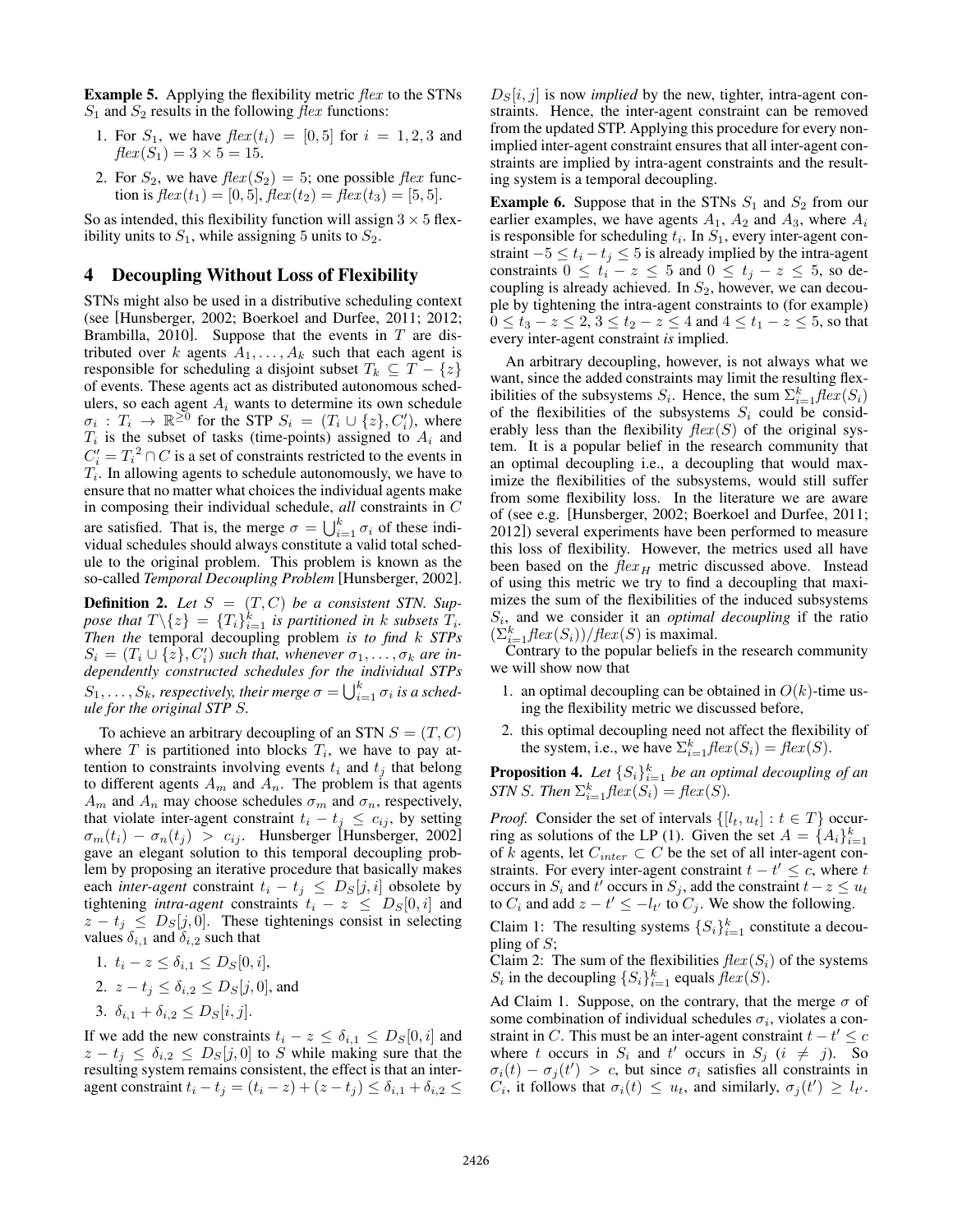

Figure 2: An STN adapted from [Boerkoel, 2012]. The arrows without source labeled with two numbers [x, y] pointing towards an event  $t$  represent the weights of the constraints  $z - t \leq x$  and  $t - z \leq y$ .

Therefore,  $\sigma_i(t) - \sigma_j(t) \leq u_t - l_{t'}$ . Since the constraint  $t^+ - t'^- \leq c$  occurs in the LP, we also know that  $u_t - l_{t'} \leq c$ , so  $\sigma_i(t) - \sigma_j(t') \leq c$ , which contradicts  $\sigma_i(t) - \sigma_j(t') > c$ . Ad Claim 2. By definition, we have  $\sum_{i=1}^{k} \text{flex}(S_i) \leq \text{flex}(S)$ . Let  $I_S$  be a set of (uncorrelated) intervals  $[l_t, u_t]$  realizing maximum flexibility. For every subsystem  $S_i = (T_i, C_i)$ , consider the set  $I_{S_i}$ , being the restriction of  $I_S$  to  $T_i$ . It is easy to see that each such set of intervals  $I_{S_i}$  constitutes a set of uncorrelated intervals, realizing maximum flexibility for  $S_i$ . But then  $\Sigma_i$ flex $(S_i)$  = flex $(S)$ . Hence, there exists at least one decoupling realizing a total flexibility equal to the original flexibility  $flex(S)$ . П

**Example 7.** Consider Example 6. A decoupling for  $S_2$  realizing maximum flexibility can be created by adding the following decoupling constraints:

$$
t_2 - z \le 5
$$
;  $z - t_2 \le -5$ ;  $t_3 - z \le 5$ ;  $z - t_3 \le -5$ .

The sum of flexibilities of the subsystems equals the flexibility of the original system.

Example 8. To illustrate the difference between the current approach and previous approaches to flexibility and decoupling, we apply our method to the following STN (see Figure 2 adapted from [Boerkoel, 2012]): The STN models the activities and their constraints for three agents Chris, Ann and Bill. The purpose of this example is to show how to apply decoupling in a real-life situation, where each of the agents should have enough freedom to schedule its own activities. The flexibility of the STN S according to the  $flex_N$ metric is 780 (minutes). Due to several dependencies this is a serious overestimation of the real flexibility of the system, which according to our metric equals  $flex(S) = 180$  (minutes). In Figure 3, the result of decoupling the STN according to Boerkoel has been depicted. If this decoupling would have been optimal, we would expect its total flexibility to be equal to 180. However, the sum of the flexibilities of the three subsystems equals 135. Hence, we conclude that the decoupling applied can be improved by using our flexibility approach.

### 5 Conclusion and Discussion

In this paper we have discussed an efficient method to determine the flexibility of a schedule for an STN. The advantage



Figure 3: The decoupled STN from the previous figure (adapted from [Boerkoel, 2012]).

of the flexibility metric we propose is twofold: First of all, this metric takes into account the correlations between time events unlike previous methods that have been proposed in the literature. As a consequence, our metric does not suffer from overestimations of the flexibility in an STN. Secondly, using this improved flexibility metric allows us to disprove a rather widespread belief in the research community, i.e., that temporal decoupling of an STN necessarily results in reduced flexibility: We showed that once the flexibility of an STN is determined, it can be used to decide upon a temporal decoupling that does not affect the (total) flexibility of the system.

The total flexibility of a system, however, can be obtained in many, sometimes even quite unfair, ways. For example, preserving the total flexibility of the system could mean that a decoupling heavily favors some specific agents by giving them a lot of flexibility, while harming other agents by taking away their flexibility. To prevent this, we need to come up with fair flexibility distribution schemes as an objective to grant every agent an almost equal portion of flexibility. We could propose more *fair* distributions of flexibility and evaluate their performance by comparing it to the maximally obtainable flexibility as we have proposed in our paper to establish the *price of fairness*.

Another question we did not deal with in this paper is how we should distribute flexibility over the events in order to ensure that a given interval schedule as proposed in this paper could enhance the robustness of a schedule. For example, if certain events are considered as critical or more susceptible to delays, we could try to provide them with a larger scheduling interval. Research in this direction also should pay attention to the dependencies of events upon other events (as expressed by the STN) to minimize scheduling violations. Together with extensions of the STN framework with *stochastic* interpretations of the upper bounds  $c_{ij}$  on the constraints, this would enable stochastic interpretations of the total flexibility of an STN and encourage empirical research into optimal distributions of flexibility over the events in order to ensure maximal (expected) robustness of the resulting schedule.

Finally, note that temporal decoupling is now done off-line before the execution of the schedule. It would be quite interesting to come up with dynamic variants of decoupling where, based on the completion times of tasks already completed, the current decoupling is adapted to profit from flexibility in an even better way.